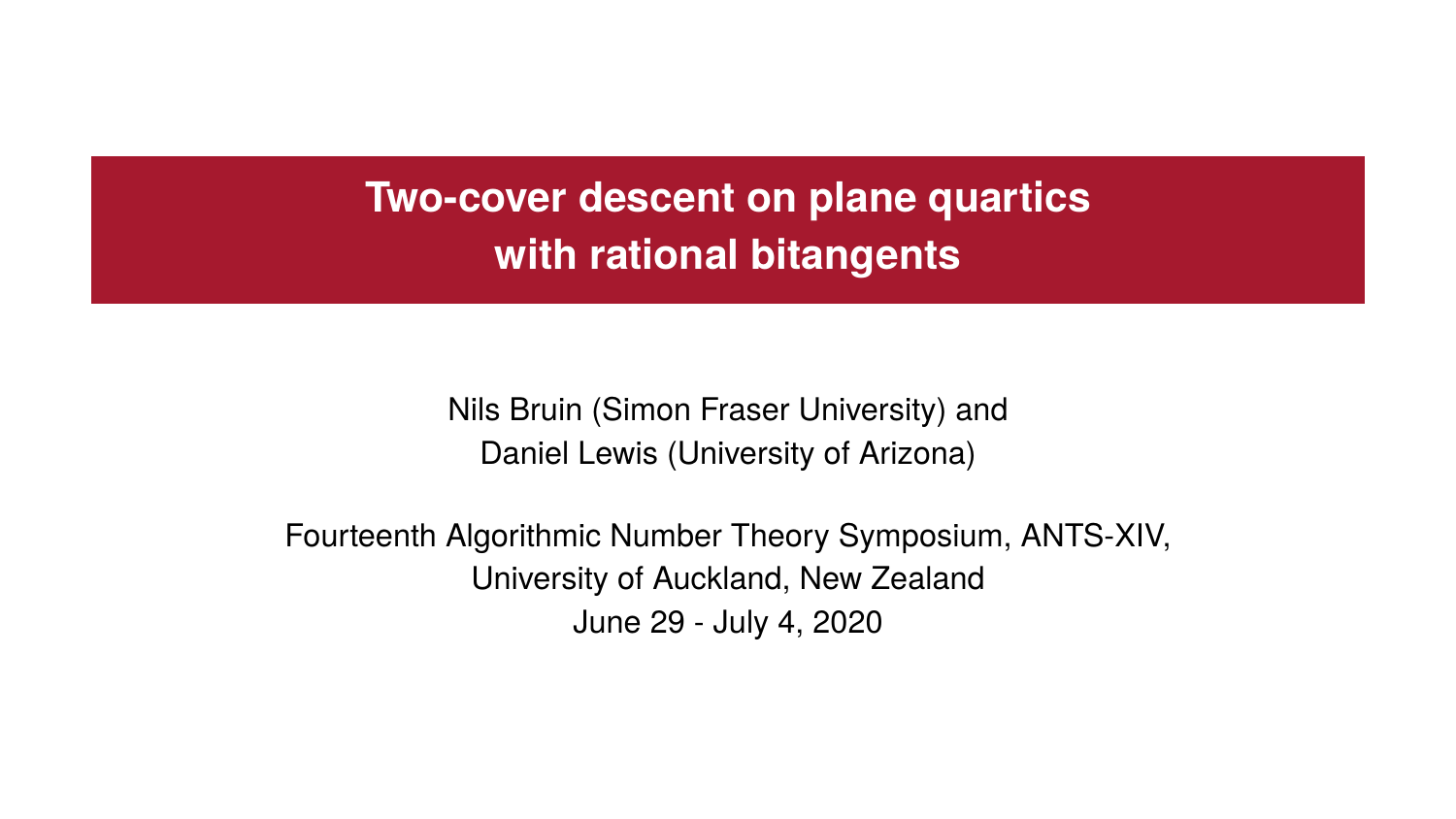#### **Overview**

*Quick overview for experts;*

*Motivation and details in rest of presentation.*

**Main contribution:** A practical method to decide if certain smooth plane quartics have rational points.

**Restriction:** *Certain* means all 28 bitangents rational

**Examples:** We use del Pezzo surfaces of degree 2 to generate plenty of examples

**Success rate:** Our method is successful on a sample of 150000 test cases. We expect failures do occur, although very rarely.

#### **Bonus material**

- Information on the Mordell-Weil groups of the Jacobians of these curves
- $\blacktriangleright$  In particular, on their two-Selmer groups.
- Poonen-Rains (2012) heuristics: well-matched if shifted.
- $\blacktriangleright$  Jacobians very often have an everywhere locally trivial torsor representing Pic<sup>1</sup>.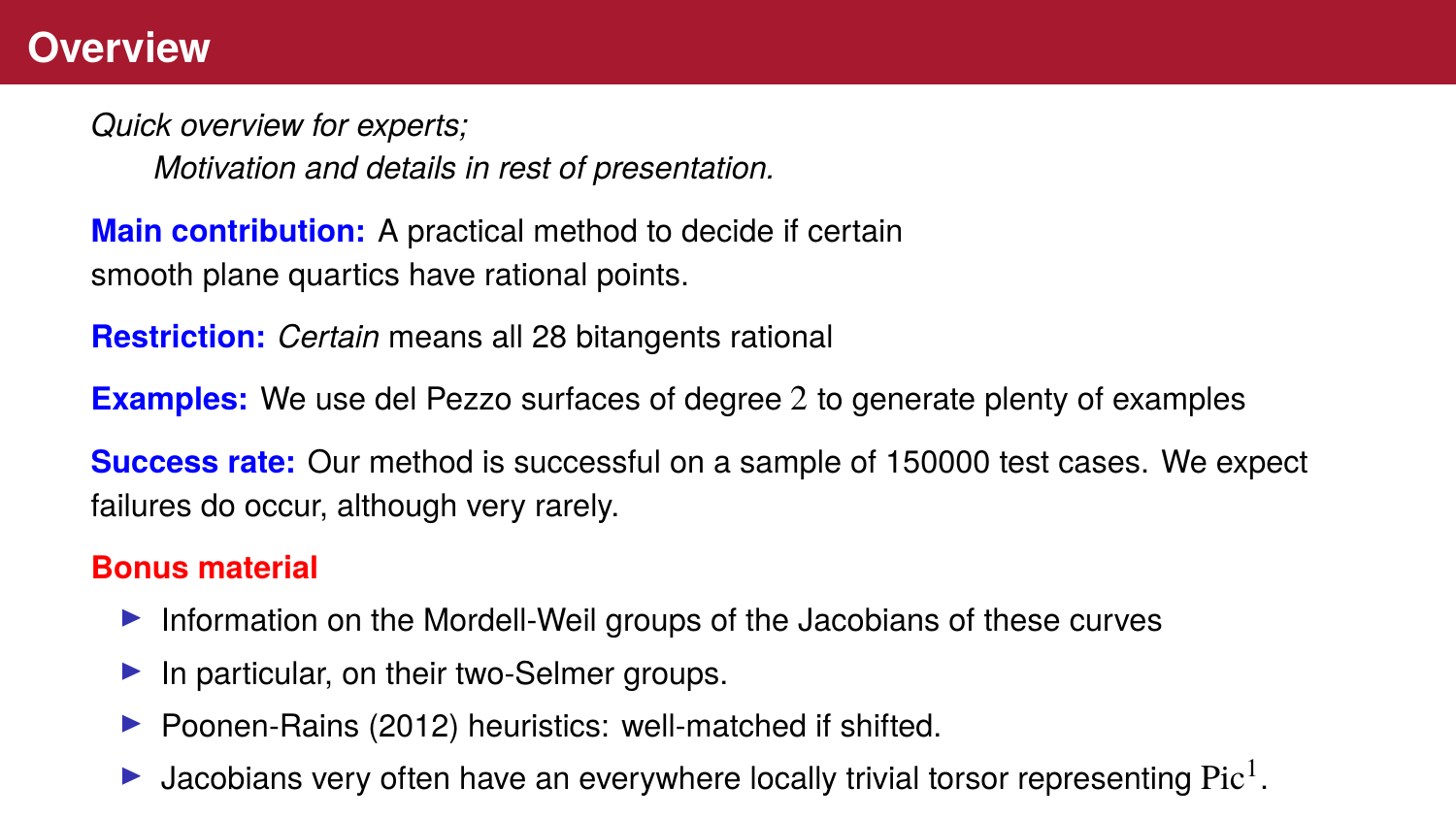## **Rational points on curves**

**Projective plane curve** over a field *k*:

 $C: f(x, y, z) = 0$ 

with  $f \in k[x, y, z]$  irreducible homogeneous of degree d.

**Rational point:**  $(x_0 : y_0 : z_0) \in C(k)$ , with  $f(x_0, y_0, z_0) = 0$ .

**Solvability:** A curve is called *solvable* if  $C(k) \neq \emptyset$ . Examples:

$$
C_{-1,1}: x^2 + y^2 - z^2 = 0 \qquad \checkmark
$$

$$
C_{-1,-1}: x^2 + y^2 + z^2 = 0 \qquad x
$$

<sup>I</sup> *<sup>C</sup>*−1,<sup>3</sup> : *<sup>x</sup>* <sup>2</sup> + *y* <sup>2</sup> − 3*z* <sup>2</sup> = 0 ✗

**Proving solvability over number fields**: Enumerate  $(x_0, y_0, z_0) \in k^3$  until  $f(x_0, y_0, z_0) = 0$ .

**Proving insolvability:** Sometimes  $C(\mathbb{R}) = \emptyset$  or  $C(\mathbb{Q}_p) = \emptyset$ . Then  $C(\mathbb{Q}) = \emptyset$  as well, since  $\mathbb{Q} \subset \mathbb{R}$  and  $\mathbb{Q} \subset \mathbb{Q}_p$ .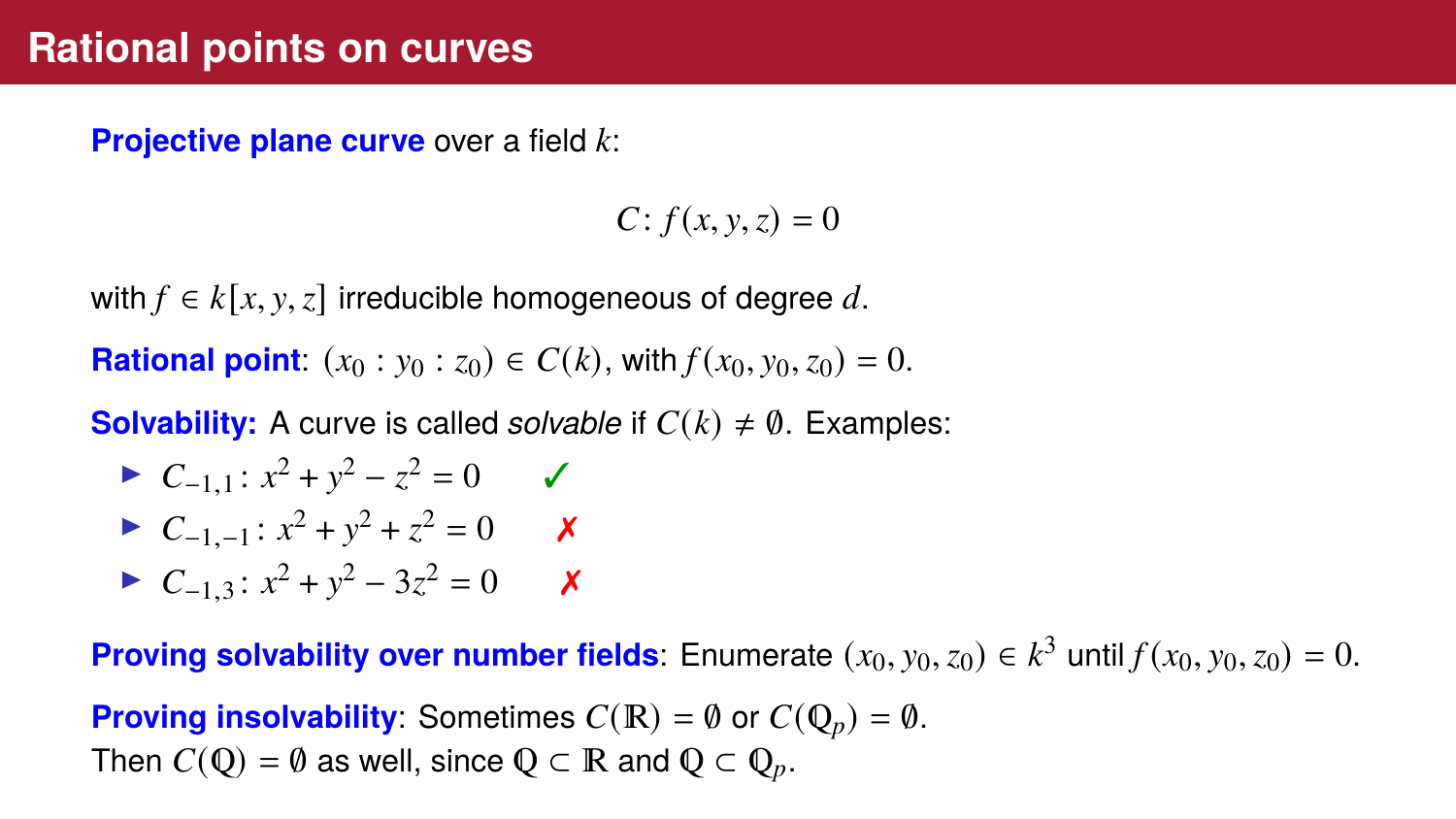#### **Obstructions**

Let *C* be a curve over a number field *k*.

**Local obstruction:** *C* has a *local obstruction* to having rational points if  $C(k_v) = \emptyset$  for some completion  $k_v$  of  $k$ .

**Insufficiency:** For curves of degree  $d \geq 3$ , one may have  $C(k) = \emptyset$ without having local obstructions:

 $3x^3 + 4y^3 + 5z^3 = 0$  [Selmer, 1951]

**Chevalley–Weil:** If  $\phi: D \to C$  is an unramified cover then one can determine a *finite collection of twists* such that

$$
\bigcup \phi_{\xi}(D_{\xi}(k)) = C(k)
$$

#### **Selmer set:**

$$
\operatorname{Sel}^{(\phi)}(C/k) = \{ \xi \in \text{Twists}(D/C) : D_{\xi}(k_v) \neq \emptyset \text{ for all } v \}
$$

**Observation:** We can have Sel<sup>( $\phi$ )</sup>( $C/k$ ) =  $\emptyset$  even if  $C(k_v) \neq \emptyset$  for all  $v$ .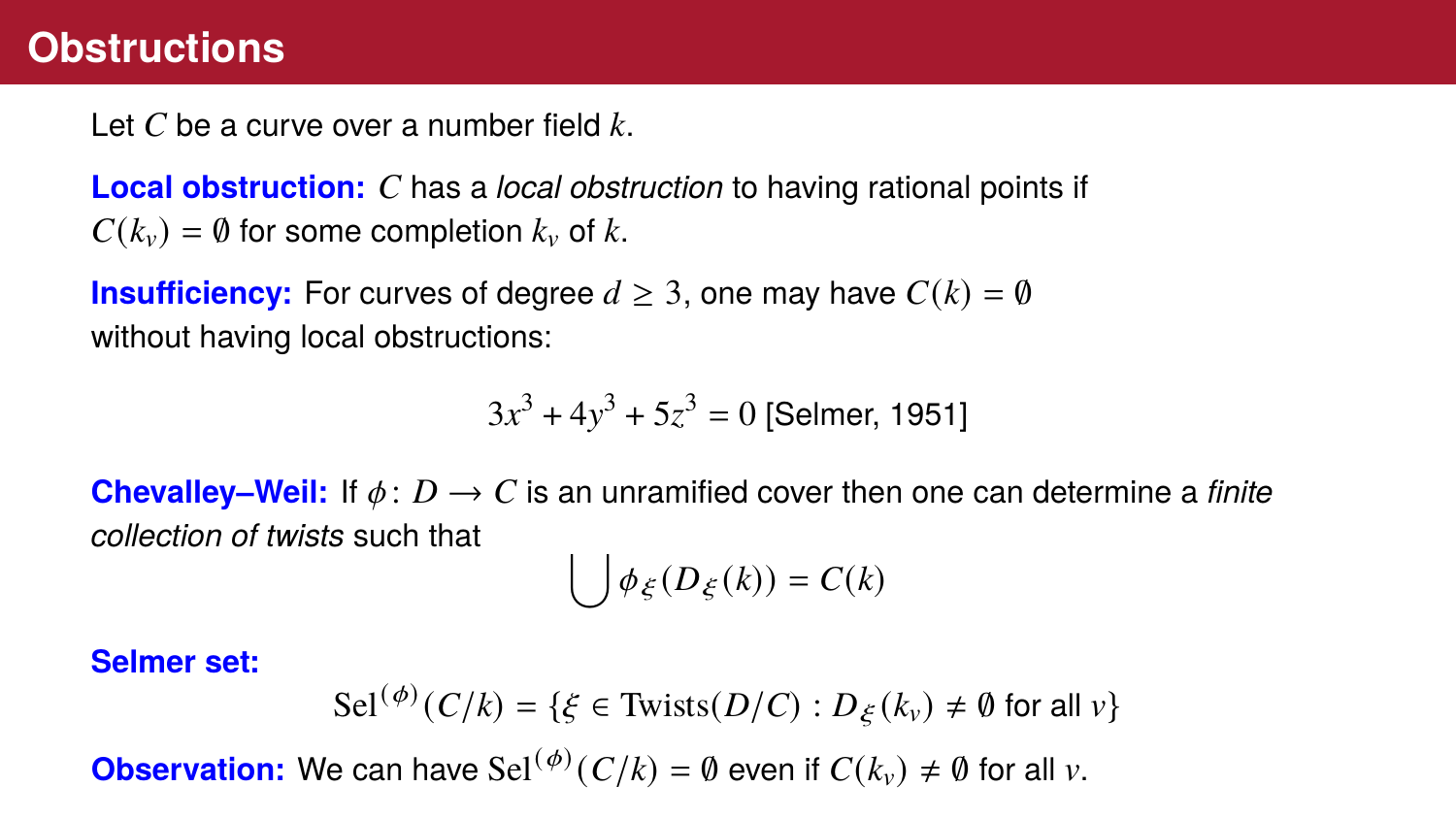**Example.** The following (genus 1) curve has no local obstructions:

$$
C: y^2 = 22x^4 + 65x^2 + 48 = (2x^2 + 3)(11x^2 + 16)
$$

**Construct a cover:**

$$
D_{\xi} = \begin{cases} 2x^2 + 3 = \xi y_1^2 \\ 11x^2 + 16 = \xi y_2^2 \\ y = \xi y_1 y_2 \end{cases}
$$

► Careful consideration: WLOG  $\xi \in \{1,2\}$ 

For each  $\xi$  we have  $D_{\xi}(\mathbb{Q}_p) = \emptyset$  for some p.

**Conclusion:** Sel<sup>( $\phi$ )</sup>( $C/Q$ ) =  $\emptyset$ , but  $C(Q_v) \neq \emptyset$  for all  $v$ .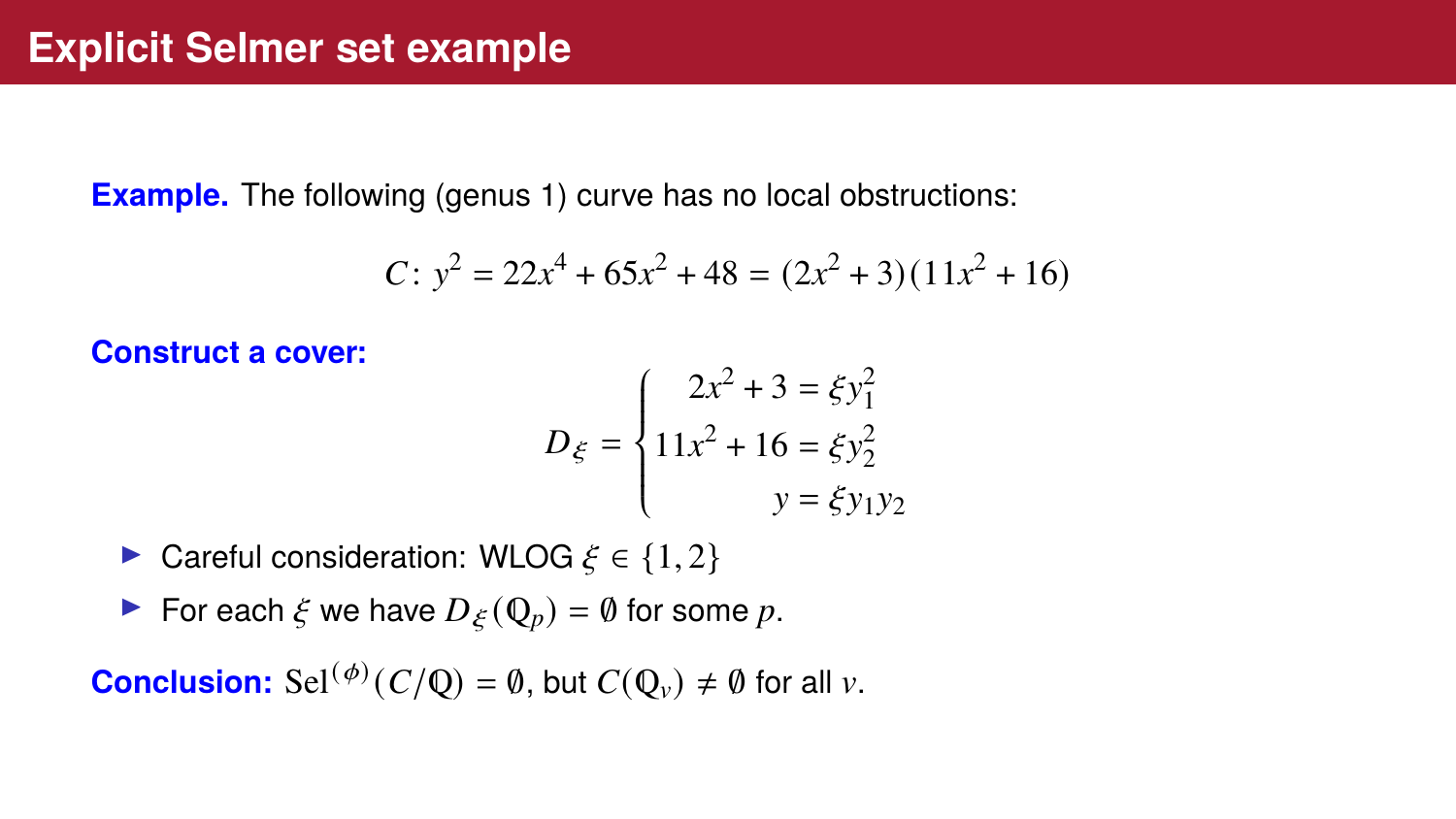## **2-Selmer sets for hyperelliptic curves**

**Two-cover:** Given a curve *C* of genus *g*, A *two-cover* is an unramified cover

 $\phi: D \to C$  with  $\text{Aut}_{\bar{k}}(D/C) \simeq (\mathbb{Z}/2\mathbb{Z})^{2g}.$ 

**Hyperelliptic curve:**  $C: y^2 = f(x)$ , with  $\deg(f) = 2g + 2$ .

**Local solvability:** [Poonen–Stoll, 1999] Most hyperelliptic curves have points everywhere locally.

**Two-cover descent:** [B.–Stoll, 2009] Efficient method for computing Sel(2) (*C*/ℚ).

**Easy case:** Rational Weierstrass points

*C*: *y*<sup>2</sup> = *c*(*x* − *a*<sub>1</sub>) · · · (*x* − *a*<sub>2*g*+2</sub>) But then (*a*<sub>*i*</sub>, 0) ∈ *C*(*k*)!

**Average results:** [Bhargava–Gross–Wang, 2017] Most hyperelliptic curves have Sel<sup>(2)</sup>( $C/Q$ ) = 0.

**Question:** How do these results generalize to non-hyperelliptic curves?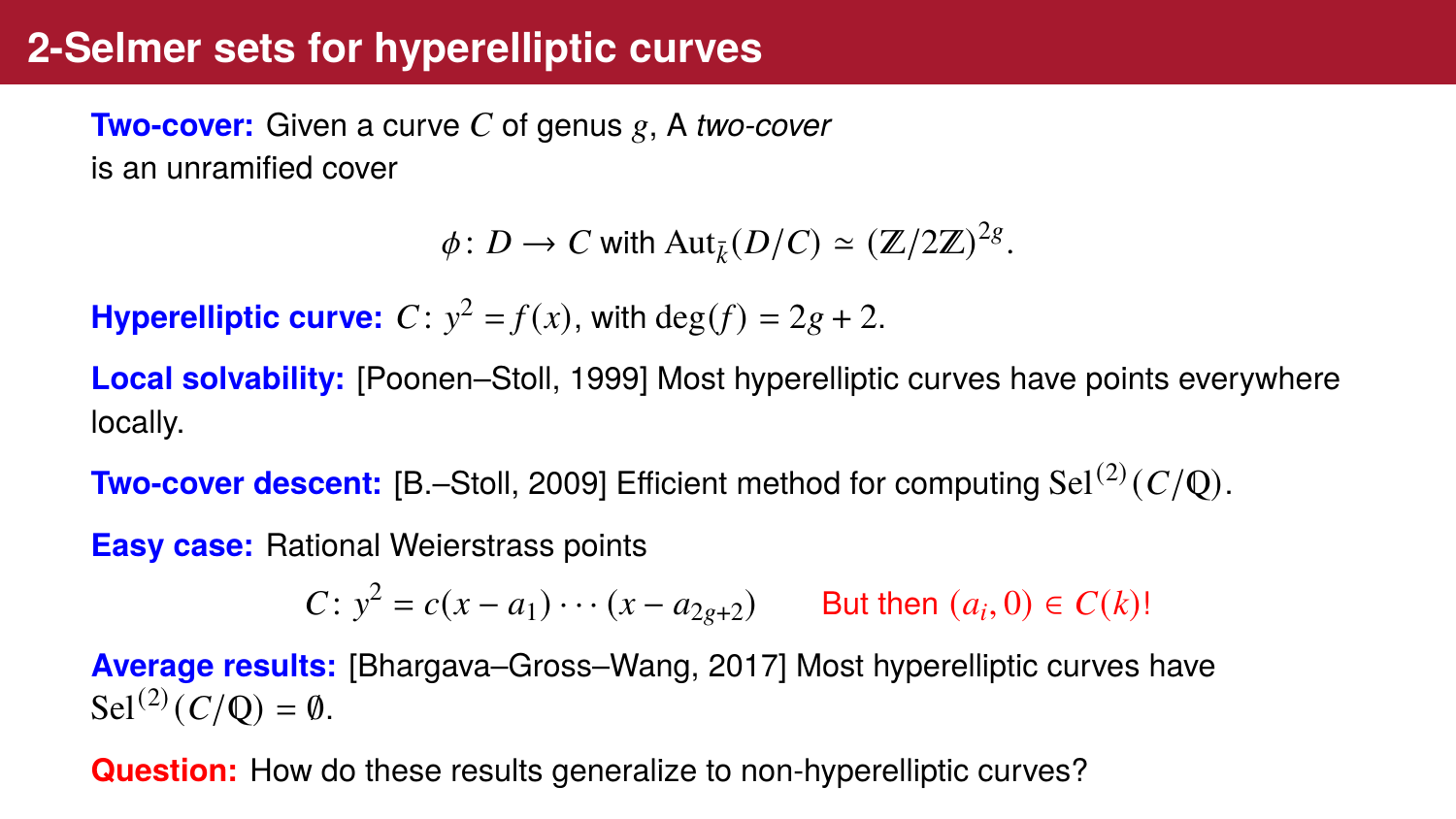**Plane quartic:** Non-hyperelliptic genus 3 curve:

 $C: f(x, y, z) = 0$  smooth with *f* homogeneous of degree 4

**Analogue of Weierstrass point:** Bitangent line  $\ell(x, y, z) = 0$ .

- If  $\ell$  is defined over  $k$ , contact points can still be quadratic!
- Quotient of bitangent lines  $f = \ell_1/\ell_2$  yields function with div(*f*) ∈ 2 Div(*C*).
- **•** Adjoining  $\sqrt{f}$  yields an unramified cover  $D \to C$ .

**Bitangent count:** A smooth plane quartic has 28 bitangents

**Relations:** The 378 quotients have relations: adjoining all square roots yields an unramified cover of degree  $2^6$ ; a two-cover.

**Description:** If all 28 bitangents are defined over *k*, we get a good description of a two-cover  $D\to C$  and its twists: gives an avenue to computing  $\operatorname{Sel}^{(2)}(C/{\mathbb Q}).$ 

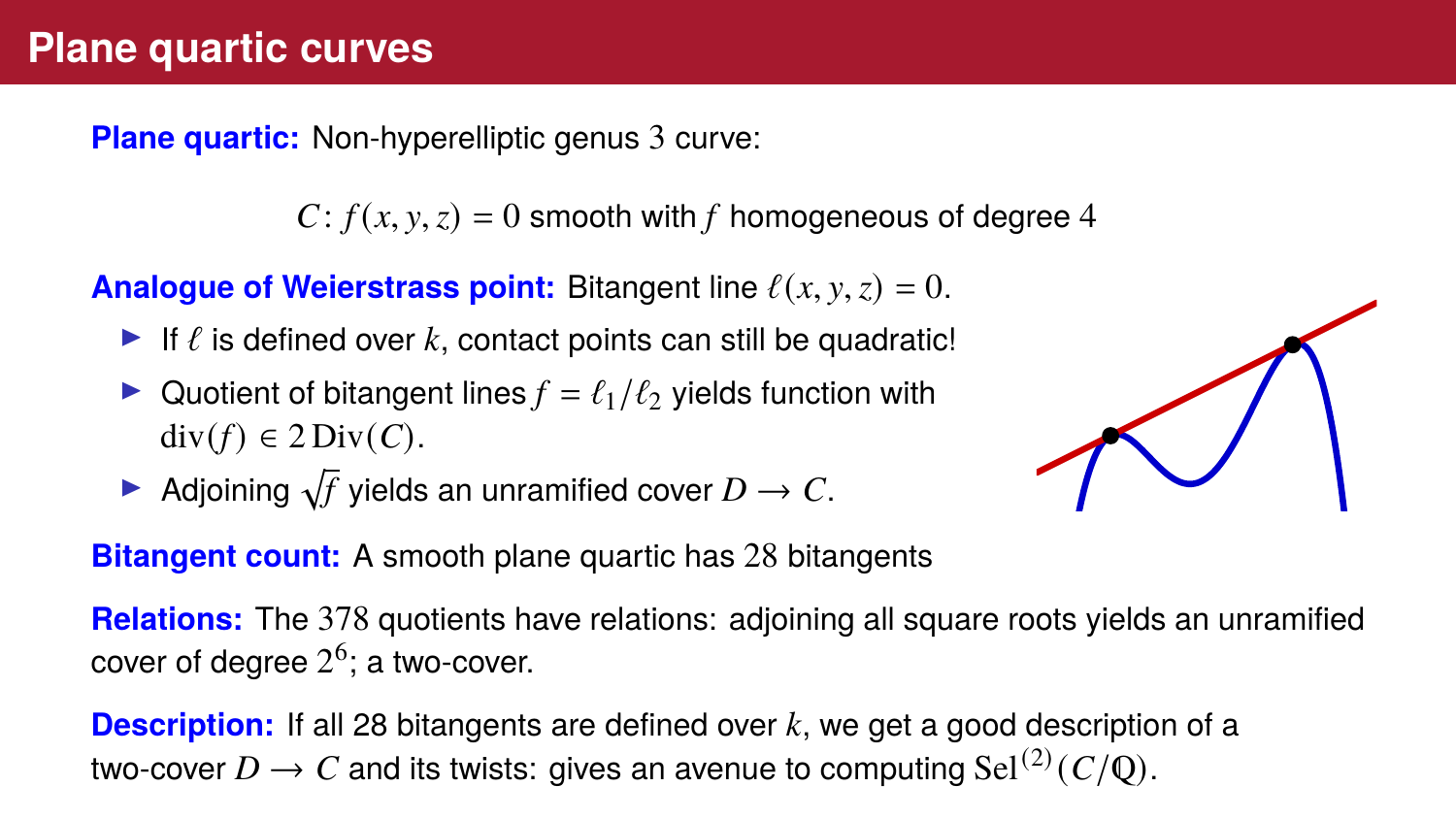# **Constructing examples**

**Degree 2 del Pezzo surfaces:** two geometric descriptions:

- **Blow-up of**  $\mathbb{P}^2$  **in seven points**  $P_1, \ldots, P_7$  **in general position**
- **Double cover of**  $\mathbb{P}^2$  **branched over a smooth plane quartic**  $C$

**Relation with bitangents:** If  $P_1, \ldots, P_7 \in \mathbb{P}^2(k)$ , then bitangents of *C* are defined over *k*. Normalize points:

$$
\begin{pmatrix}\n| & & | \\
P_1 & \cdots & P_7 \\
| & & | \n\end{pmatrix} =\n\begin{pmatrix}\n1 & 0 & 0 & 1 & u_1 & u_2 & u_3 \\
0 & 1 & 0 & 1 & v_1 & v_2 & v_3 \\
0 & 0 & 1 & 1 & 1 & 1 & 1\n\end{pmatrix}
$$

**Amusing proposition:** Over  $\mathbb{F}_3$ ,  $\mathbb{F}_5$ ,  $\mathbb{F}_7$  no such configurations exist. Over  $\mathbb{F}_{11}$ , only one isomorphism class occurs:

$$
C_{11}: x^4 + y^4 + z^4 + x^2y^2 + x^2z^2 + y^2z^2 = 0
$$
, and  $C_{11}(\mathbb{F}_{11}) = \emptyset$ .

**Corollary:** Every locally solvable example over **Q** has bad reduction at 3, 5, 7, 11.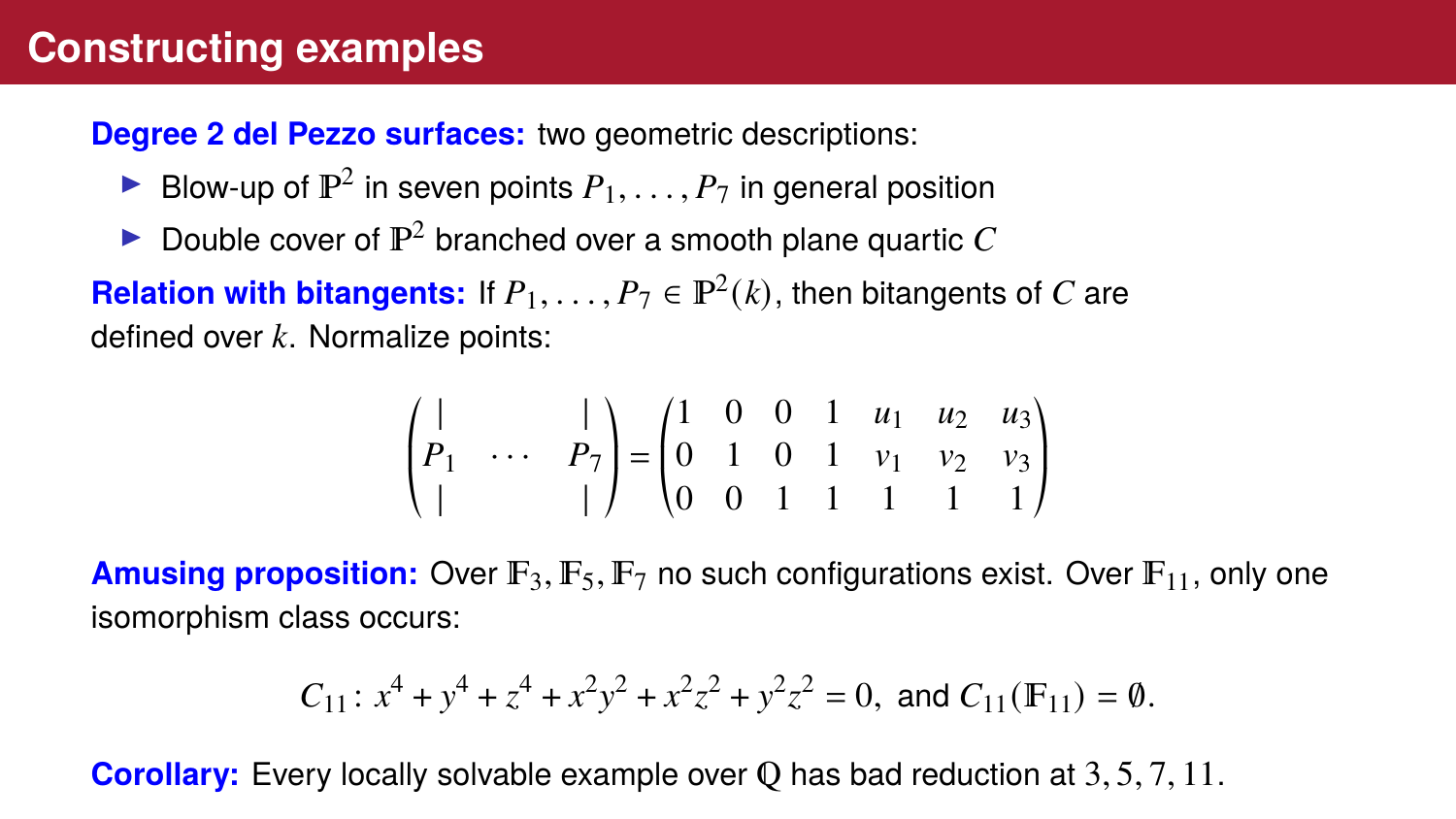$$
\begin{pmatrix} u_1 & u_2 & u_3 \ v_1 & v_2 & v_3 \end{pmatrix} = \begin{pmatrix} 17 & -7 & -9 \ 35 & 3 & 9 \end{pmatrix}.
$$

We find

$$
C: 9x4 - 60x3y + 357x2y2 + 246xy3 + 16y4 - 42x3z + 259x2yz - 168xy2z - 141y3z + 31x2z2 - 492xyz2 + 207y2z2 + 42xz3 - 27yz3 + 9z4 = 0
$$

- **Discriminant**  $D_{27}(C) = 2^{34} \cdot 3^{20} \cdot 5^{10} \cdot 7^8 \cdot 11^2 \cdot 13^6 \cdot 17^4 \cdot 19^4 \cdot 29^2 \cdot 37^2 \cdot 41^2$ .
- $\triangleright$  *C*( $\mathbb{Q}_v$ )  $\neq \emptyset$  for all places *v*
- Initial  $\mathbb{F}_2$ -vector space containing Sel<sup>(2)</sup>( $C/Q$ ) of dimension 72.
- $\blacktriangleright$  Using linear algebra, reduced to dimension 9.
- ► Can prove Sel<sup>(2)</sup> (*C*/ℚ) = ∅ by checking  $D_{\xi}$  (ℚ<sub>*p*</sub>) = ∅ for some  $p \in \{2, 3, 5\}$  for each of the  $2^9$  values of  $\xi$ .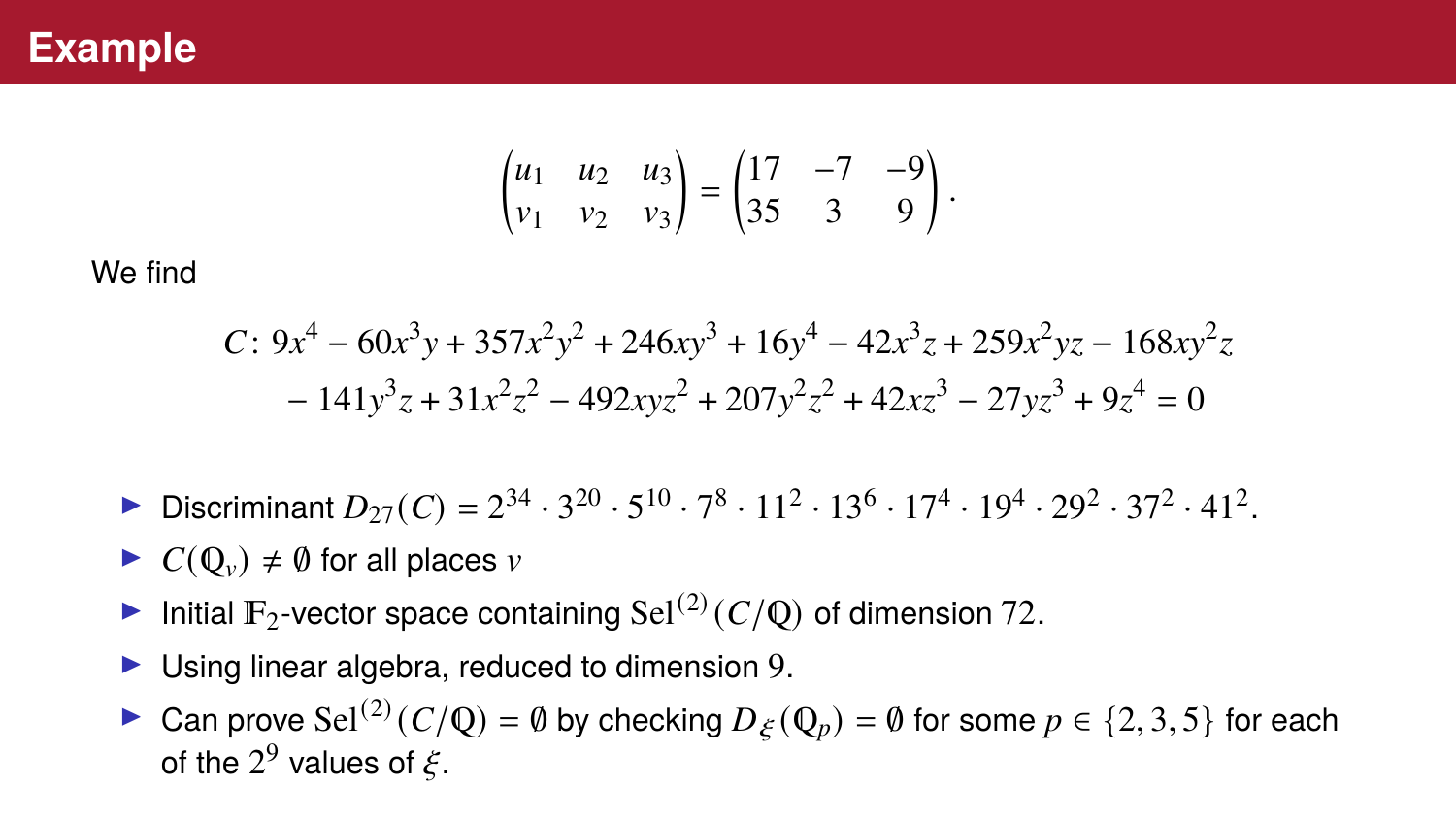## **Systematic samples**

**A.**  $(u_1, \ldots, v_3) \in \{-6, \ldots, 6\}$  with  $u_1 < u_2 < u_3$  and  $u_1 < v_1$ .

81070 configurations in general position; 33471 distinct discriminants.

**B.** *u*<sub>1</sub>, . . . , *v*<sub>3</sub> uniformly randomly chosen from {−40, . . . , 40}

70000 curves; all with distinct discriminant values.

|   |                        | $C(\mathbb{Q}_{\nu}) = \emptyset$ Sel <sup>(2)</sup> ( $C/\mathbb{Q}$ ) = $\emptyset$ | rational bitangent<br>contact point | other rational<br>point | total   |
|---|------------------------|---------------------------------------------------------------------------------------|-------------------------------------|-------------------------|---------|
| A | 3654<br>34025<br>42477 |                                                                                       | 4568                                | 81070                   |         |
|   | $4.5\%$                | $52\%$                                                                                | 42%                                 | $5.6\%$                 | $100\%$ |
| B | 521<br>63926           |                                                                                       | 4830                                | 1244                    | 70000   |
|   | $0.7\%$                | $91\%$                                                                                | 6.9%                                | $1.8\%$                 | $100\%$ |

 $\triangleright$  We were able to decide *C*(**ℚ**) =  $\emptyset$  or *C*(**ℚ**)  $\neq$   $\emptyset$  in all cases.

In Only found local obstructions for  $p = 2$ , 11, and only when C has good reduction there.